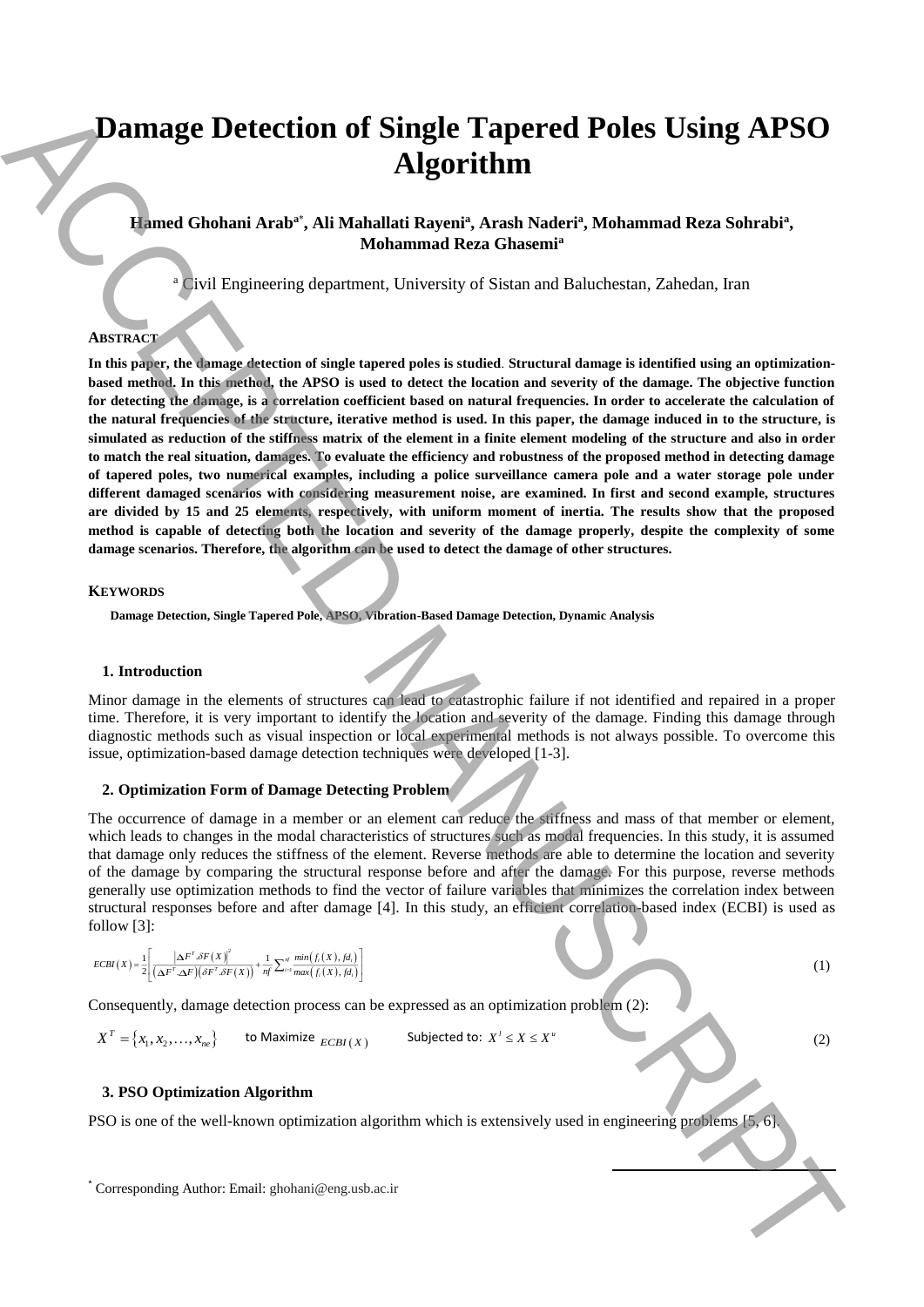# 3.1. APSO

# **4. Numerical Example:**

$$
R_m = R_i \left( 1 + ran \, d \times noise \right) \tag{3}
$$

# 4-1- Water Tank Taper Pole

| 3.1. APSO                                                                                                                                                                                                                                                                                                                                                                                                                                                                                                                                                                                                                                                                                                                                                                                                                                                                                                                                   |                                                                                            |  |                                                                                                                                                                                                                                                                                                                                                                                                                                                                                                                                                                                                                                                                                                                                                                                                                                                                                     |  |  |  |  |  |  |
|---------------------------------------------------------------------------------------------------------------------------------------------------------------------------------------------------------------------------------------------------------------------------------------------------------------------------------------------------------------------------------------------------------------------------------------------------------------------------------------------------------------------------------------------------------------------------------------------------------------------------------------------------------------------------------------------------------------------------------------------------------------------------------------------------------------------------------------------------------------------------------------------------------------------------------------------|--------------------------------------------------------------------------------------------|--|-------------------------------------------------------------------------------------------------------------------------------------------------------------------------------------------------------------------------------------------------------------------------------------------------------------------------------------------------------------------------------------------------------------------------------------------------------------------------------------------------------------------------------------------------------------------------------------------------------------------------------------------------------------------------------------------------------------------------------------------------------------------------------------------------------------------------------------------------------------------------------------|--|--|--|--|--|--|
|                                                                                                                                                                                                                                                                                                                                                                                                                                                                                                                                                                                                                                                                                                                                                                                                                                                                                                                                             | In order to increase the convergence rate, and efficiency of PSO, APSO was introduced [7]. |  |                                                                                                                                                                                                                                                                                                                                                                                                                                                                                                                                                                                                                                                                                                                                                                                                                                                                                     |  |  |  |  |  |  |
| <b>4. Numerical Example:</b>                                                                                                                                                                                                                                                                                                                                                                                                                                                                                                                                                                                                                                                                                                                                                                                                                                                                                                                |                                                                                            |  |                                                                                                                                                                                                                                                                                                                                                                                                                                                                                                                                                                                                                                                                                                                                                                                                                                                                                     |  |  |  |  |  |  |
| For simulation of real-time conditions and considering errors of laboratory instruments to measure the responses of a<br>damaged structure, the responses of the damage structure are estimated by considering some noise based on the results<br>of the analytical model.                                                                                                                                                                                                                                                                                                                                                                                                                                                                                                                                                                                                                                                                  |                                                                                            |  |                                                                                                                                                                                                                                                                                                                                                                                                                                                                                                                                                                                                                                                                                                                                                                                                                                                                                     |  |  |  |  |  |  |
| $R_{ni} = R_i (1 + rand \times noise)$                                                                                                                                                                                                                                                                                                                                                                                                                                                                                                                                                                                                                                                                                                                                                                                                                                                                                                      |                                                                                            |  | (3)                                                                                                                                                                                                                                                                                                                                                                                                                                                                                                                                                                                                                                                                                                                                                                                                                                                                                 |  |  |  |  |  |  |
| In (3), $R_i$ is the exact value of the structural response is. rand is a random value in the range [-1,1]. noise Indicates the<br>amount of noise and for modal frequencies is equal to 0.15% of the i <sup>th</sup> component of the analytical response of the<br>damaged structure [8]. Damage detection problem is solved with the assumption of 10 different noises, and the best and<br>worst answers are reported. Due to the use of APSO optimization algorithm, to identify the location and severity of<br>damage, the parameters of this algorithm include $\omega_{\text{min}}$ , $\omega_{\text{max}}$ , $c_1$ and $c_2$ are assumed to be 0.4, 0.9, 1.5 and 1.5,                                                                                                                                                                                                                                                             |                                                                                            |  |                                                                                                                                                                                                                                                                                                                                                                                                                                                                                                                                                                                                                                                                                                                                                                                                                                                                                     |  |  |  |  |  |  |
| respectively. Also, 300 particles are consider to search feasible space. The stop criterion of algorithm is a compound<br>criterion that includes a termination criterion and a convergence criterion. The convergence criterion is that if in 5<br>consecutive repetitions the difference between the results of consecutive repetitions is less than 1e-7, the algorithm will<br>be stopped and the criterion limits to 100 iteration.                                                                                                                                                                                                                                                                                                                                                                                                                                                                                                    |                                                                                            |  |                                                                                                                                                                                                                                                                                                                                                                                                                                                                                                                                                                                                                                                                                                                                                                                                                                                                                     |  |  |  |  |  |  |
| 4-1- Water Tank Taper Pole<br>Figure 2 shows the actual and schematic of water tank taper pole. The cross section of this base is tubular and its<br>diameter decreases in height. Its inner and outer diameters at the bottom of the section are 1200 and 1170 mm,<br>respectively, and its inner and outer diameters at the top of the section are 600 and 570 mm, respectively. The thickness<br>of this section is constant in length and is equal to 15 mm. The length of the pole is 10,000 mm. This section is made of<br>steel. Its modulus of elasticity is equal to 206 GPa and its Density is equal to $_{7850} kg_{\ell m3}$ . Also, the mass of the tank and                                                                                                                                                                                                                                                                   |                                                                                            |  |                                                                                                                                                                                                                                                                                                                                                                                                                                                                                                                                                                                                                                                                                                                                                                                                                                                                                     |  |  |  |  |  |  |
| the water inside it is considered to be 1000 kg.                                                                                                                                                                                                                                                                                                                                                                                                                                                                                                                                                                                                                                                                                                                                                                                                                                                                                            |                                                                                            |  |                                                                                                                                                                                                                                                                                                                                                                                                                                                                                                                                                                                                                                                                                                                                                                                                                                                                                     |  |  |  |  |  |  |
| In order to check the accuracy and speed of the frequencies obtained from the matrix repetition method, these<br>frequencies are compared with Eigenvalues method. This problem has been solved with both methods and by dividing<br>the structure into 10, 20 and 30 elements. Frequencies related to the first 3 vibrational modes along with the required<br>time of each method are presented in Table 1. In Table 1, the minimum time is assumed to be 1, and the other times are<br>calculated based on it. According to the results, it is clear that the frequencies resulting from the two methods are<br>completely consistent, and as expected, matrix repetition method acquired a reduction calculation time of 10 to 20<br>percent rather than Eigenvalues method. In addition, the higher the degree of freedom of the system, the lower the ratio.<br>Table 1: comparison matrix repetition and Eigenvalues methods results |                                                                                            |  |                                                                                                                                                                                                                                                                                                                                                                                                                                                                                                                                                                                                                                                                                                                                                                                                                                                                                     |  |  |  |  |  |  |
| Number of Elements                                                                                                                                                                                                                                                                                                                                                                                                                                                                                                                                                                                                                                                                                                                                                                                                                                                                                                                          | Times ration (Eigenvalues method / matrix repetition method)                               |  | first 3 modes Frequencies                                                                                                                                                                                                                                                                                                                                                                                                                                                                                                                                                                                                                                                                                                                                                                                                                                                           |  |  |  |  |  |  |
| $10\,$                                                                                                                                                                                                                                                                                                                                                                                                                                                                                                                                                                                                                                                                                                                                                                                                                                                                                                                                      | 5.43                                                                                       |  | 1.55<br>9.19<br>26.09                                                                                                                                                                                                                                                                                                                                                                                                                                                                                                                                                                                                                                                                                                                                                                                                                                                               |  |  |  |  |  |  |
| 20                                                                                                                                                                                                                                                                                                                                                                                                                                                                                                                                                                                                                                                                                                                                                                                                                                                                                                                                          | 7.08                                                                                       |  | 1.55<br>9.24<br>26.25                                                                                                                                                                                                                                                                                                                                                                                                                                                                                                                                                                                                                                                                                                                                                                                                                                                               |  |  |  |  |  |  |
| 30                                                                                                                                                                                                                                                                                                                                                                                                                                                                                                                                                                                                                                                                                                                                                                                                                                                                                                                                          | 9.77                                                                                       |  | 1.55<br>9.25<br>26.28                                                                                                                                                                                                                                                                                                                                                                                                                                                                                                                                                                                                                                                                                                                                                                                                                                                               |  |  |  |  |  |  |
|                                                                                                                                                                                                                                                                                                                                                                                                                                                                                                                                                                                                                                                                                                                                                                                                                                                                                                                                             |                                                                                            |  | Since in damage detection problems, the damaged structure frequencies are acquired by laboratory work and sensors<br>data collection, it is necessary to show that due to the tapered cross section of the element (variable moment of inertia)<br>and Assuming the average element inertia in solving finite element method, the obtained answers from the finite element<br>method lead to a similar result to the laboratory work. Therefore, to solve this issue, it is considered that if the number of<br>elements increases, due to the decrease in element length and no noticeable change in cross-sectional area in each<br>element, the frequency response obtained from the finite element method is the same as the response obtained from the<br>sensors. It is assumed that the frequencies calculated by dividing the structure by 200 elements indicate the actual |  |  |  |  |  |  |

|  |  | Table 1: comparison matrix repetition and Eigenvalues methods results |
|--|--|-----------------------------------------------------------------------|
|  |  |                                                                       |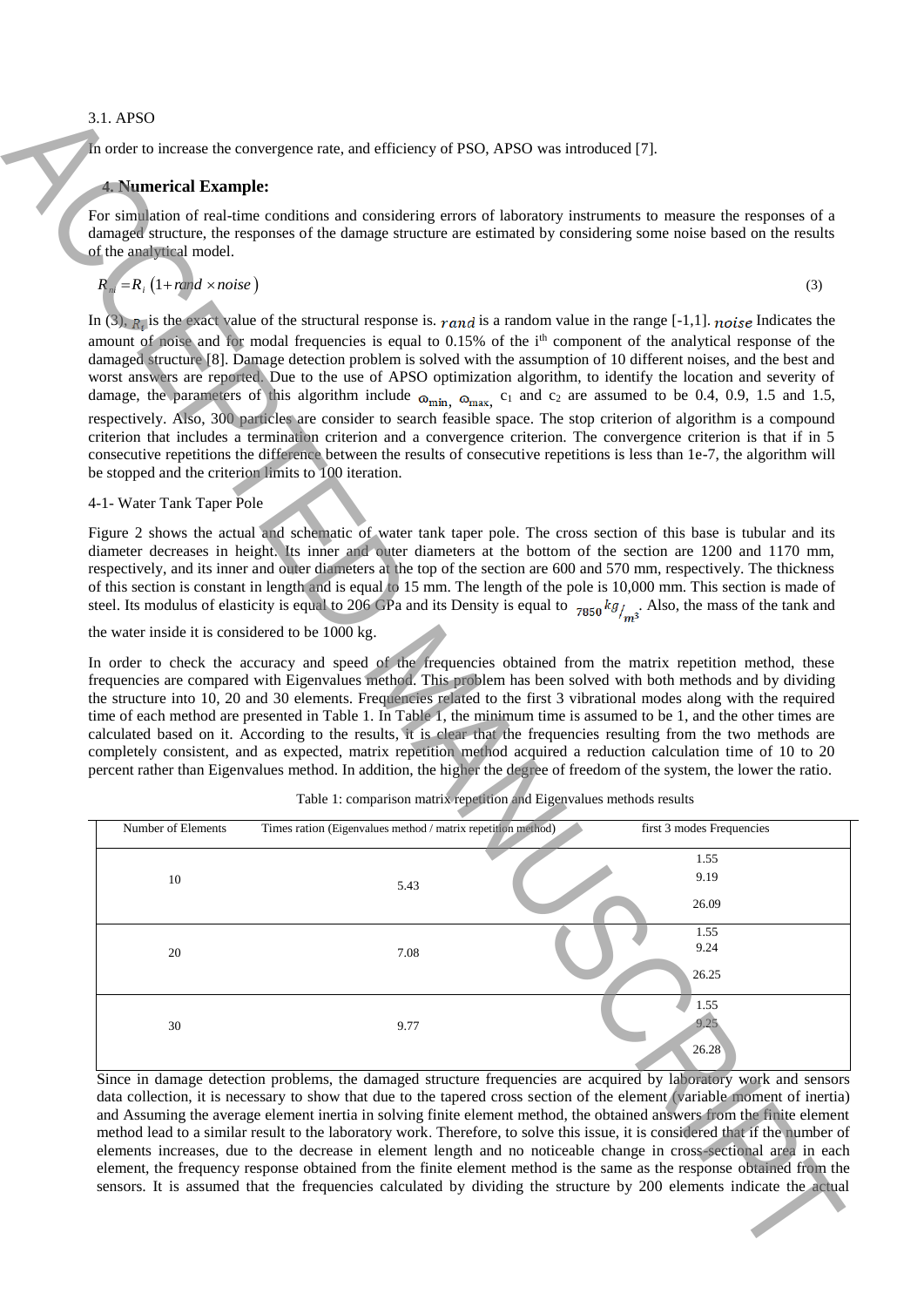frequencies of the structure. The first 5 modes of natural frequencies of the structure are calculated by dividing the structure by different number of elements and to evaluate the accuracy of the calculated frequencies, the calculated frequency error is obtained by (4).

$$
er_i = \sqrt{NM} \sqrt{\sum_{j=1}^{NM} \left( \frac{\omega_{ij} - \omega_j^{exact}}{\omega_j^{exact}} \right)^2}
$$
 (4)

In 4, represents the number of modes,  $\omega_{ij}$  is the frequency of the j<sup>th</sup> mode and  $\omega_j^{exact}$  is the exact value of the frequency of the structure in the j<sup>th</sup> mode. The graph of the error rate versus the number of elements is shown in Figure 1.



Figure 1 shows the acceptable convergence of the calculated frequency to exact value where the elements number is more than 50 elements. Based on the Figure 1, the calculated error frequency value for 15 elements (the minimum number of elements considered for this example) is about 0.09%, which is less than the noise (0.15%) considered to solve problems and therefore there will be no problem in detecting damage.

In order to calculate the frequency by the finite element method, water tank taper pole is divided into 25 elements of equal length according to Figure 2 .



For this example, 3 damage scenarios are considered which briefly, only the damage scenario No. 2, is presented in Table 2.